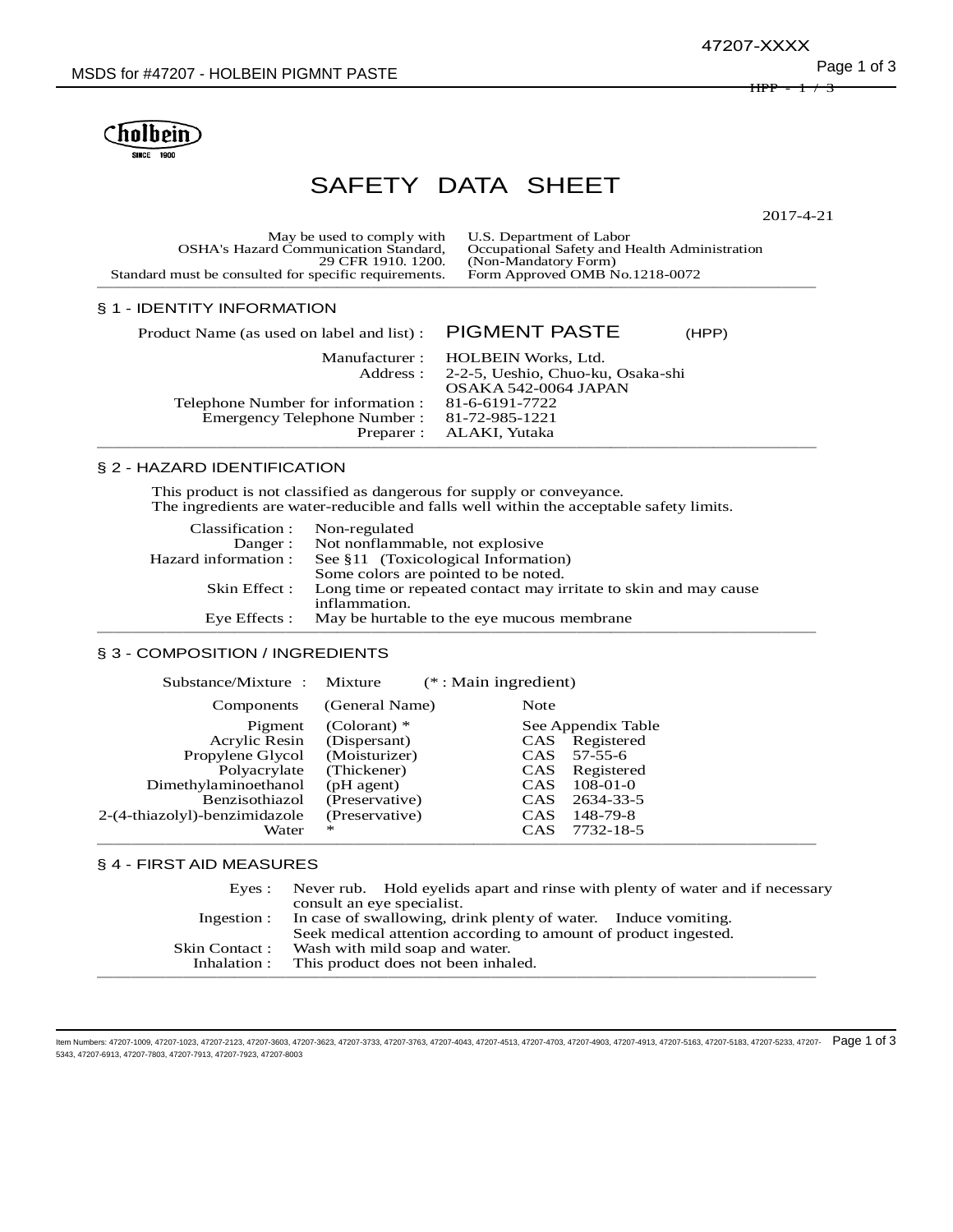# § 5 - FIRE AND EXPLOSION HAZARD DATA

Flammability : Not flammable, water-based product. Not supports the inflammation after dried up.

Flash Point, Autoignition Point : N/A ──────────────────────────────────────────

# § 6 - ACCIDENTAL RELEASE MEASURES

Use kitty litter, sand or other absorbent to control spread and absorb liquid.

Environmental Precautions : Prevent spills from entering storm sewers or drains and contact with soil. ────────────────────────────────<del>─</del>

──────────────────────────────────────────

## § 7 - HANDLING AND STORAGE

 Precautions to Be Taken in Handling and Storing : Avoid prolonged or repeated contact with skin and eyes. Handling Procedures/Equipment : Treat as paint product. Use soap and water for clean-up. ──────────────────────────────────────────

## § 8 - EXPOSURE CONTROLS / PERSONAL PROTECTION

 Especially none ──────────────────────────────────────────

## § 9 - PHYSICAL / CHEMICAL CHARACTERISTICS

|                                                         | Appearance : Colored slurry |
|---------------------------------------------------------|-----------------------------|
| $\Omega$ dor : $\theta$                                 |                             |
| Specific Gravity $(H_2O = 1): 1.02 \sim 2.02$ (av. 1.2) |                             |
| Melting Point, Boiling Point : quasi Water              |                             |
| Solubility in Water:                                    | $\infty$                    |
|                                                         |                             |

# § 10 - HAZARD INFORMATION AND STABILITY

|                                             | Physical Dangers : Not flammable, water-based product |
|---------------------------------------------|-------------------------------------------------------|
|                                             | Stability: Stable under normal state                  |
| Reactivity: None                            |                                                       |
| Incompatibility (Materials to Avoid) : None |                                                       |
|                                             |                                                       |

## § 11 - TOXICOLOGICAL INFORMATION

| Primary Routes of Entry:<br>Oral Toxicity: | Dermal, eye contact, swallowing, ingestion<br>Cobalt Blue is pointed that they may cause anemia or damage to<br>heart or lungs. Even though they are literally pointed, on<br>actual product it is out of dangerous area by the sufficient<br>purification by manufacturer. |
|--------------------------------------------|-----------------------------------------------------------------------------------------------------------------------------------------------------------------------------------------------------------------------------------------------------------------------------|
| Eye irritation :                           | Usually nonirritant, but may be hurtable to the eye mucous<br>membrane as solid material.                                                                                                                                                                                   |
| Effects of Chronic Exposure :              | None known                                                                                                                                                                                                                                                                  |
| Skin irritation :                          | Long time or repeated contact may irritate to skin and may cause<br>inflammation.                                                                                                                                                                                           |
| Carcinogenicity:                           | No data available                                                                                                                                                                                                                                                           |

 This products is classified as AP product in the ACMI system. (ACMI : Art & Creative Materials Institute, under ASTM D 4236) ──────────────────────────────────────────

## § 12 - ECOLOGICAL INFORMATION

 No suitable information or specific data is available for this product. However, do not release this product or any water contaminated with this product into drains, soils or waterways. ──────────────────────────────────────────

ltem Numbers: 47207-1009, 47207-1023, 47207-2123, 47207-3603, 47207-3623, 47207-3733, 47207-4043, 47207-4513, 47207-4913, 47207-4913, 47207-4913, 47207-5163, 47207-5183, 47207-5183, 47207-5233, 47207-5183, 47207-5183, 4720 5343, 47207-6913, 47207-7803, 47207-7913, 47207-7923, 47207-8003